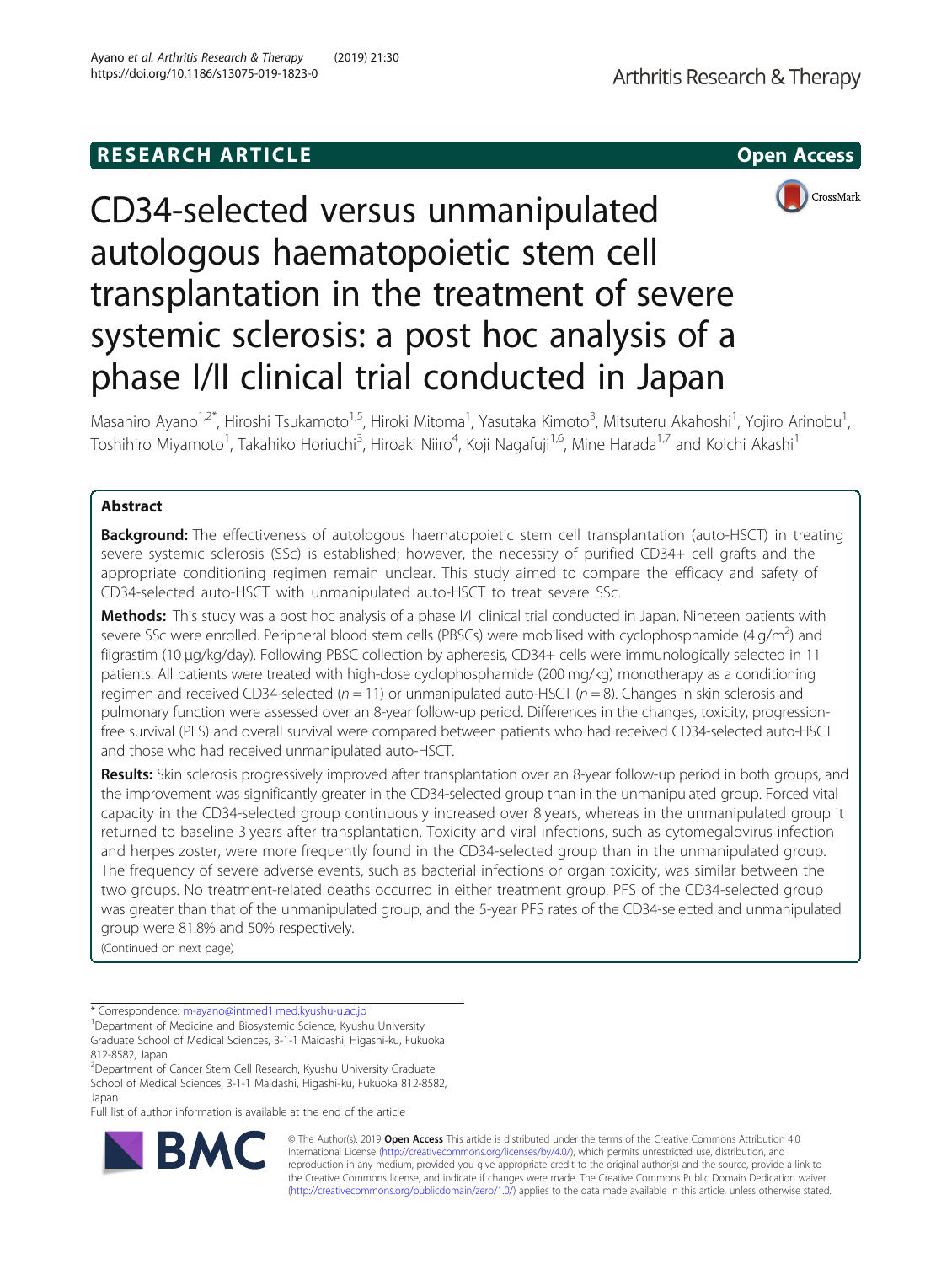#### (Continued from previous page)

**Conclusions:** CD34-selected auto-HSCT may produce favourable effects on improvement of skin sclerosis and pulmonary function compared with unmanipulated auto-HSCT. Use of CD34-selected auto-HSCT with high-dose cyclophosphamide monotherapy as a conditioning regimen may offer an excellent benefit-to-risk balance.

Keywords: Systemic sclerosis, Scleroderma, Haematopoietic stem cell transplantation, CD34

### Background

Systemic sclerosis (SSc) is an autoimmune disease characterised by vascular damage and fibrosis of the skin and internal organs [\[1,](#page-7-0) [2\]](#page-7-0). Although immune dysfunction and inflammation play important roles in SSc pathogenesis [\[3](#page-7-0)], the efficacy of immunosuppressive therapy, such as corticosteroids or cyclophosphamide, for SSc patients is limited [\[4](#page-7-0), [5\]](#page-7-0). Therefore, SSc patients with severe skin sclerosis and/or major organ involvement continue to have a poor prognosis, with a 5-year estimated survival rate of approximately 50% [[6,](#page-7-0) [7\]](#page-7-0).

Autologous haematopoietic stem cell transplantation (auto-HSCT) was introduced for the treatment of SSc in 1996; since then, an increasing number of SSc patients resistant to conventional therapy have been treated using this method  $[8]$  $[8]$ . Many trials of auto-HSCT for severe SSc have demonstrated improvement of skin sclerosis and stabilisation or improvement of pulmonary function [[9](#page-7-0)–[15\]](#page-7-0). More recently, three prospective randomised controlled trials (RCTs) have been published: The American Scleroderma Stem Cell versus Immune Suppression Trial (ASSIST), The Autologous Stem Cell Transplantation International Scleroderma (ASTIS) and Scleroderma: Cyclophosphamide or Transplantation (SCOT) [\[16](#page-7-0)–[18\]](#page-7-0). The ASTIS and SCOT trials revealed that auto-HSCT for early diffuse cutaneous SSc conferred a significant long-term, event-free survival benefit [[17,](#page-7-0) [18](#page-7-0)], and all trials showed improved skin sclerosis and forced vital capacity and patient reported outcome measurements with the use of auto-HSCT [[16](#page-7-0)–[18](#page-7-0)].

The effectiveness of auto-HSCT in treating severe SSc is established; however, the necessity of purified CD34+ cell grafts and the appropriate conditioning regimen remain unclear [\[19](#page-7-0)–[21\]](#page-7-0). In the present study, we aimed to reveal the influence of purified CD34+ cell grafts on auto-HSCT and compare the efficacy and safety of CD34-selected auto-HSCT with those of the unmanipulated ones. Data were collected from a phase I/II clinical trial conducted in Japan.

#### Methods

#### Study design and patients

This study was a post hoc analysis of a non-randomised phase I/II clinical trial conducted at a single centre (Kyushu University Hospital) in Japan. Data were obtained from all consecutive patients enrolled in the trial.

The trial was performed to assess the efficacy and safety of auto-HSCT in Japanese patients with severe SSc. Patients were enrolled from 2002 to 2009. The inclusion and exclusion criteria have been previously published [[22,](#page-7-0) [23\]](#page-7-0). In brief, patients were eligible if they were aged between 16 and 65 years, fulfilled the 1980 classification criteria of the American College of Rheumatology for SSc [[24](#page-7-0)], had moderate-to-severe skin sclerosis [modified Rodnan skin score (mRSS),  $\geq 15$ ] that had rapidly developed over the previous 4 years [\[25](#page-7-0)] and had one or more of the following: pulmonary, cardiac, or renal involvement. Patients with diffuse cutaneous SSc who had mild skin sclerosis (mRSS  $<$  15) or those with limited cutaneous SSc were considered eligible for inclusion when progressive and life-threatening interstitial pneumonia was present. Patients with uncontrolled arrhythmia, severe heart failure, pulmonary hypertension, severe respiratory failure, and renal failure were excluded from the study.

The study was approved by the ethics committee of Kyushu University Hospital and conducted according to the Declaration of Helsinki. Written informed consent was obtained from all patients.

#### Procedures

CD34-selected auto-HSCT was performed in 2002–2007 and unmanipulated auto-HSCT in 2007–2009, according to the time that patients were enrolled. Peripheral blood stem cells (PBSCs) were mobilised during haematologic recovery after a relatively high dose of cyclophosphamide  $(2 g/m^2)$  for 2 days, followed by administration of recombinant human granulocyte-colony stimulating factor (G-CSF, filgrastim, 10 μg/kg/day; Kirin Brewery, Tokyo, Japan). PBSCs were collected by apheresis to obtain  $2 \times 10^6$  CD34+ cells/kg or more, and then CD34+ cells were positively selected using anti-CD34 immunomagnetic beads (CliniMACS; Miltenyi Biotec, Glandbach, Germany). Conditioning was performed using high-dose cyclophosphamide (50 mg/kg) for 4 days, from day − 5 to − 2 and freeze-thawed CD34+ cells were transplanted on day 0. From 2007 onwards, the positive selection of CD34+ cells was skipped and unmanipulated grafts were infused. None of the patients received anti-thymocyte globulin (ATG).

All patients were followed up for at least 8 years after transplantation. The extent of skin sclerosis measured by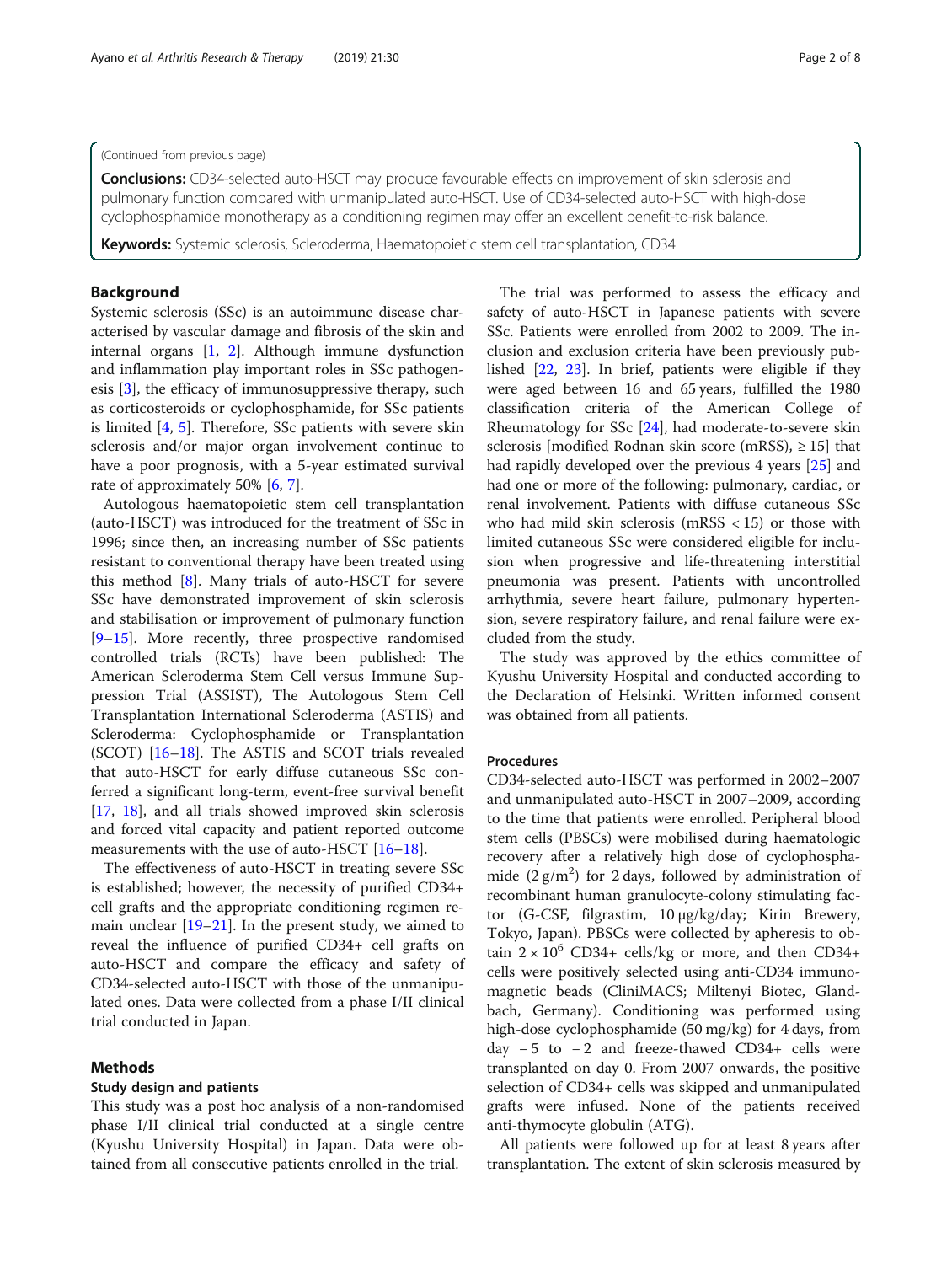mRSS, which was evaluated by the same investigator (H.T.), and pulmonary function were assessed every 6 months in the first year and then every 12 months.

# **Outcomes**

In this analysis, we compared the efficacy and safety of CD34-selected auto-HSCT with those of unmanipulated auto-HSCT. The primary efficacy endpoint was the change from baseline in mRSS over a period of 8 years. The secondary efficacy endpoints were change in pulmonary function, forced vital capacity (FVC) and diffusing capacity of carbon monoxide (DLCO), over 8 years, progression-free survival (PFS) and overall survival. The safety endpoints were the frequency of treatment-related deaths and toxicity. PFS was defined as the time in days from transplantation until death (by any cause) or progression or new occurrence of organ involvement. Toxicity was assessed using the National Cancer Institute Common Toxicity Criteria.

#### Immunological analysis

Heparinised whole blood was stained with the following directly conjugated monoclonal antibodies: anti-CD3 fluorescein isothiocyanate (FITC), anti-CD4-FITC, anti-CD8-phycoerythrin (PE) and anti-CD19-PE (eBioscience, San Diego, CA, USA). Following lysis, the cells were analysed using a BD FACSCanto flow cytometer (BD Biosciences, San Jose, CA, USA). Results were expressed as the absolute number of cells.

#### Statistical analysis

Continuous variables were summarised by mean ± standard deviation (SD) or median with an interquartile range. Categorical variables were presented as frequencies and percentages. The differences between two groups were analysed using Student's  $t$  test for normally distributed continuous variables, Mann–Whitney U test for non-normally distributed variables and Fisher's exact test for categorical variables. Comparison of the changes between two groups was conducted by a linear mixed-effect model; this model included the fixed effects of treatment, month after auto-HSCT and treatment × month interaction, as well as the random intercept for patient and random slope for month. Survival was analysed using Kaplan–Meier survival curves, and log-rank statistics were used for group comparison. All tests were two-tailed, and  $p$  values < 0.05 were considered significant. All analyses were performed using STATA version 14.0 (StataCorp, Texas, USA).

# Results

# Patients

females. In this non-randomised trial, 11 patients from 2002 to 2006 received CD34-selected auto-HSCT and 8 patients from 2007 to 2009 received unmanipulated auto-HSCT. As described in Table [1](#page-3-0), the baseline clinical characteristics of the patients were generally similar between the two treatment groups, with the exception of FVC. FVC of the patients in the CD34-selected group was lower than in the unmanipulated group, mainly because patients without interstitial pneumonia were only included in the unmanipulated group.

# Infused grafts, haematopoietic recovery and immune reconstitution

The numbers of infused CD34+ cells were similar between the two groups, whereas the number of infused CD3+ cells in the unmanipulated group was almost 4000 times more than that in the CD34-selected group (Table [2](#page-3-0)). All patients achieved rapid haematopoietic engraftment, and the time for neutrophil and platelet engraftment was not markedly different between the two groups (Table [2\)](#page-3-0). In terms of reconstitution of CD4+ and CD8+ T cells and CD19+ B cells, the absolute numbers of each subpopulation showed no clear differences between the two groups during a 5-year follow-up period, although the infused lymphocytes were very different (Additional file [1](#page-6-0): Figure S1).

#### Skin sclerosis

Skin sclerosis progressively improved after transplantation in both groups. The mean  $\pm$  SD mRSS was markedly decreased from  $26.7 \pm 7.3$  to  $9.1 \pm 6.0$  at 5-year post-transplant, and the improvement was maintained during follow-up in the patients with moderate-to-severe skin sclerosis (Additional file [1:](#page-6-0) Figure S2A). It was interesting to note that the change from baseline of mRSS was significantly greater in the CD34-selected group than in the unmanipulated group (Fig. [1](#page-4-0)a).

#### Pulmonary function

Pulmonary function was assessed by FVC and DLCO over an 8-year follow-up period. FVC was gradually improved after transplantation, and the mean ± SD score of percent predicted FVC was increased from 71.5% ± 18.4% to  $82.1\% \pm 18.7\%$  and  $84.8\% \pm 22.9\%$  at 5-year and 8-year post-transplant, respectively (Additional file [1](#page-6-0): Figure S2B). In contrast, DLCO remained stable over the 8-year follow-up period (Additional file [1](#page-6-0): Figure S2C). FVC in the CD34-selected group was continuously increased over the 8 years, while that in the unmanipulated group was transiently increased at 6 months but returned to baseline 36 months after transplantation (Fig. [1b](#page-4-0)). An analysis comparing the CD34-selected and unmanipulated groups demonstrated that the increase in FVC in the CD34-selected group tended to be superior to that of the

Nineteen patients were enrolled. The mean  $\pm$  SD age of the patients was  $53.7 \pm 6.9$  years and 14 patients were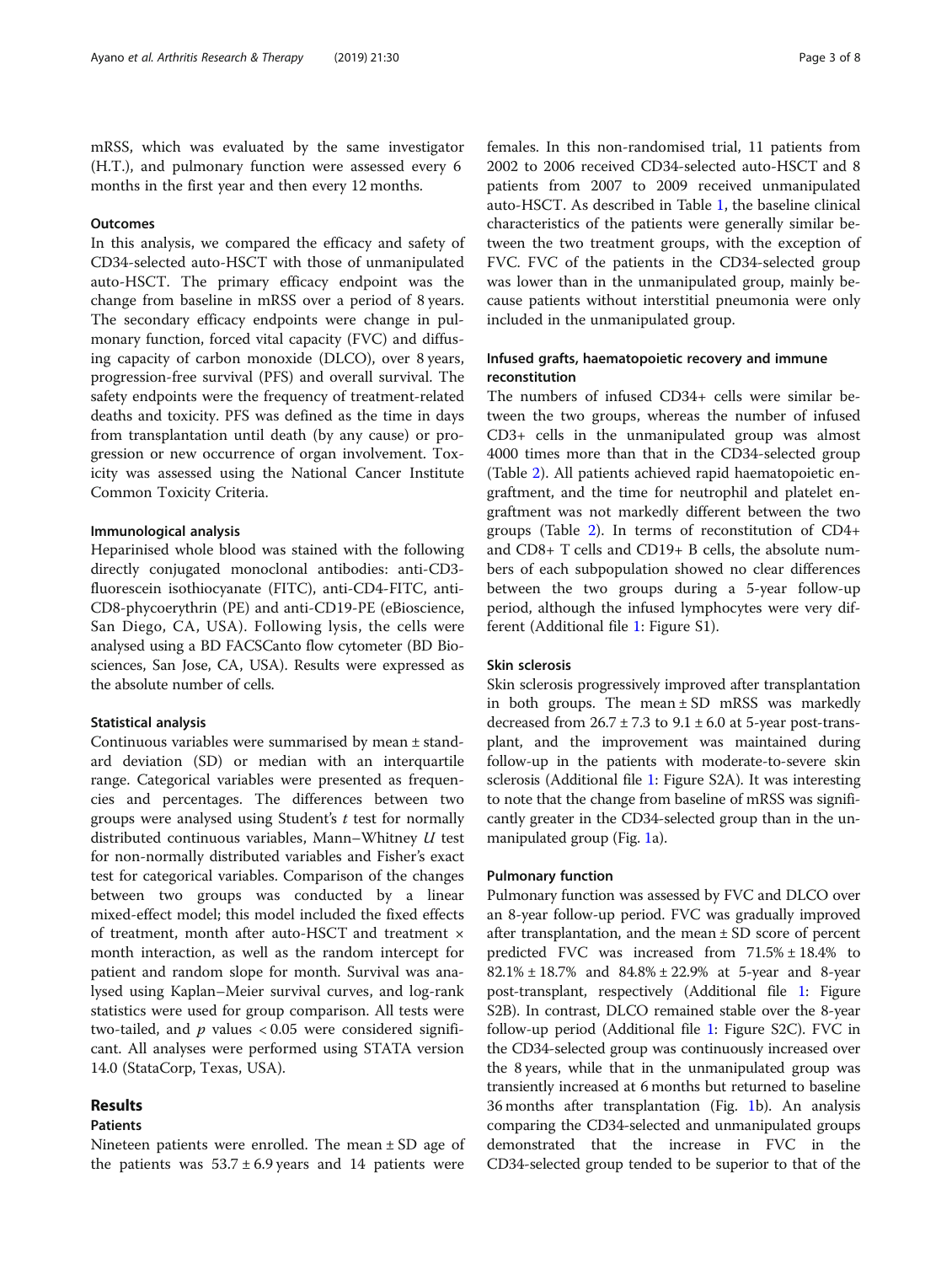|                                         | CD34-selected<br>$(n = 11)$ | Unmanipulated<br>$(n = 8)$ | $p$ value |
|-----------------------------------------|-----------------------------|----------------------------|-----------|
| Age, years                              | $52.3 \pm 7.9$              | $55.8 \pm 5.0$             | 0.29      |
| Female, $n$ $(\%)$                      | 8(73)                       | 7(88)                      | 0.60      |
| Smokers, n (%)                          | 4(36)                       | 4(50)                      | 0.66      |
| Disease duration, median (IQR), years   | $1.4(1.2-2.8)$              | $1.2(0.9-1.7)$             | 0.18      |
| DcSSc with severe skin sclerosis, n (%) | 9(82)                       | 6(75)                      | 1.00      |
| Modified Rodnan skin score              | $21.5 \pm 9.6$              | $22.9 \pm 14.0$            | 0.81      |
| Interstitial pneumonia, n (%)           | 11(100)                     | 6(75)                      | 0.16      |
| Percent predicted FVC                   | $63.1 \pm 14.7$             | $83.1 \pm 17.3$            | 0.01      |
| Percent predicted DLCO                  | $46.4 \pm 17.1$             | $49.8 \pm 22.9$            | 0.71      |
| LVEF                                    | $70.1 \pm 8.0$              | $74.5 \pm 6.8$             | 0.29      |
| Anti-Scl70 antibody positive, n (%)     | 9(82)                       | 4(50)                      | 0.32      |
| Previous treatment, n (%)               | 10(91)                      | 5(62.5)                    | 0.26      |
| Corticosteroids, n (%)                  | 10(91)                      | 5(62.5)                    | 0.26      |
| Cyclophosphamide, n (%)                 | 4(36)                       | 3(38)                      | 1.00      |
| Tacrolimus or cyclosporine, n (%)       | 3(27)                       | 2(35)                      | 1.00      |

# <span id="page-3-0"></span>Table 1 Baseline clinical characteristics of patients with systemic sclerosis

Data are presented as mean ± standard deviation unless otherwise indicated

IQR interquartile range, FVC forced vital capacity, DLCO diffusing capacity of carbon monoxide, LVEF left ventricular ejection fraction

unmanipulated group. The change in DLCO was similar between both groups (Fig. [1](#page-4-0)c).

#### Survival

No treatment-related deaths occurred in either treatment group. The 5-year and 8-year PFS rates of all patients were 68.4% and 51.3%, respectively. A total of nine events occurred during the observation period of 8 years: four (two deaths, one progression and one occurrence) in the CD34-selected group and five (two deaths, one progression and two occurrences) in the unmanipulated group (Table [3](#page-4-0)). PFS of the CD34-selected group was greater than that of the unmanipulated group, and the 5-year PFS rates were 81.8% and 50%, respectively (Fig. [2](#page-4-0)a).

The 5-year and 8-year overall survival rates of all patients were 89.5% and 65.6%, respectively. Two of the patients in the unmanipulated group died after progression or new occurrence of organ involvement; therefore, the late overall survival of this group decreased (Fig. [2b](#page-4-0)).

#### **Toxicity**

Viral infections were found more frequently in the CD34-selected group than in the unmanipulated group (CD34-selected, 9/11 patients; unmanipulated, 2/8 patients;  $p = 0.02$ ; Table [4\)](#page-5-0). Cytomegalovirus infection was the most common viral infection observed in both groups, whereas adenovirus haemorrhage cystitis was only found in the CD34-selected group. Herpes zoster was significantly more common in the CD34-selected group. All patients were successfully treated with or without antiviral drugs. The frequency of grade 3 or 4 adverse events, bacterial infections or organ toxicity was similar between the two groups.

#### **Discussion**

This study indicates that CD34-selected auto-HSCT is superior to unmanipulated auto-HSCT in improving skin sclerosis and pulmonary function, with a minimum increase in serious complications, for the treatment of SSc.

Although there have been many studies on the effectiveness of auto-HSCT in the treatment of severe SSc,

#### Table 2 Number of infused cells and time to haematopoietic recovery

|                                                              | CD34-selected<br>$(n=11)$ | Unmanipulated<br>$(n = 8)$ | p value |
|--------------------------------------------------------------|---------------------------|----------------------------|---------|
| CD34+ cells, median (IQR), $\times$ 10 <sup>6</sup> cells/kg | $4.2(2.2 - 7.2)$          | $3.5(2.1 - 7.8)$           | 0.77    |
| CD3+ cells, $\times 10^6$ cells/kg                           | 0.01(0.01)                | 45.6(28.1)                 | 0.002   |
| Neutrophil $> 0.5 \times 10^9$ cells/l, day                  | 12.3 (2.6)                | 13.8(2.2)                  | 0.23    |
| Platelet > $50 \times 10^9$ cells/l, day                     | 13.3 (3.2)                | 12.8(3.0)                  | 0.73    |

Data are presented as mean ± standard deviation unless otherwise indicated

IQR interquartile range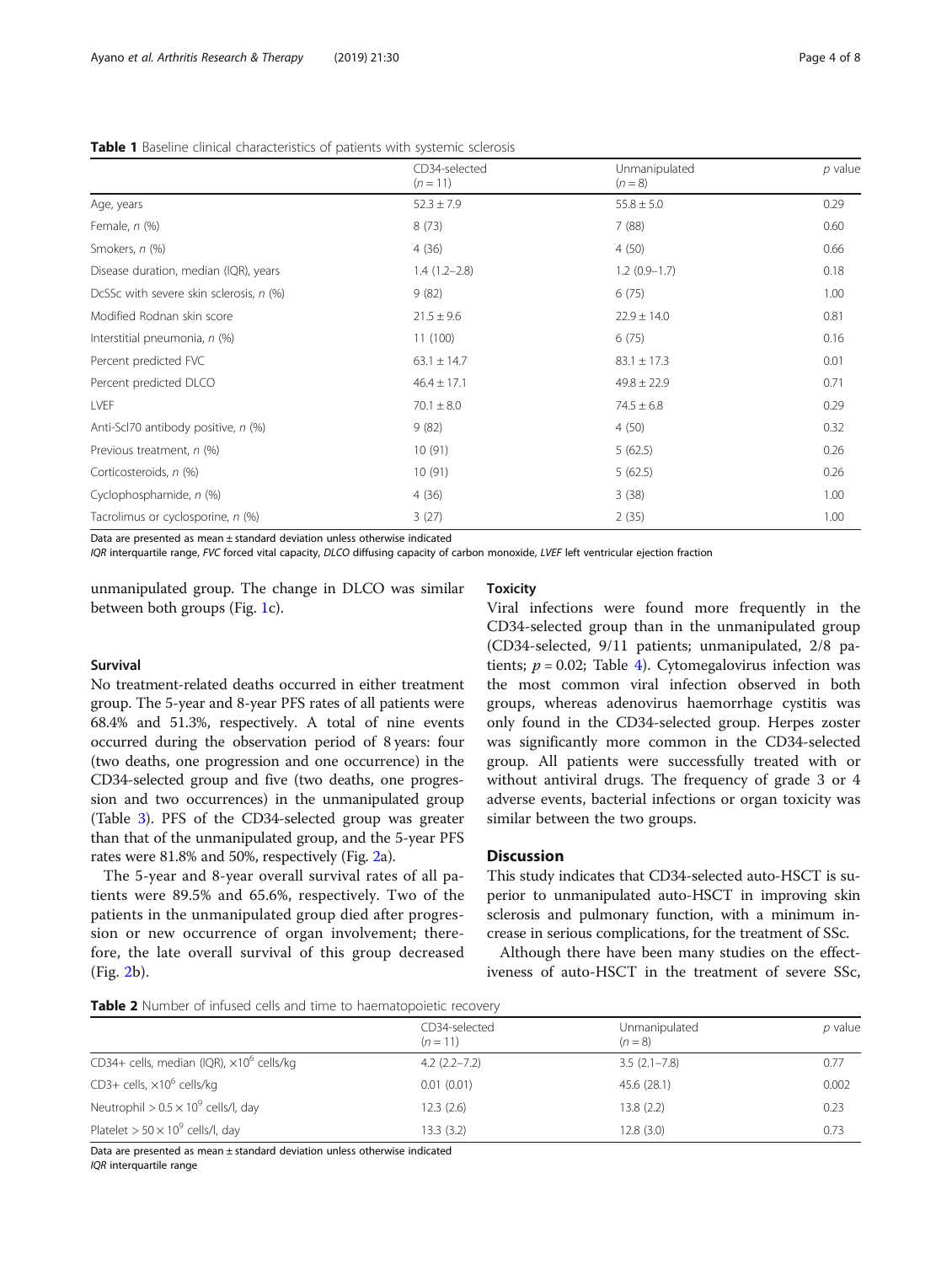<span id="page-4-0"></span>

the necessity of purified CD34+ cell grafts remained unclear [[21](#page-7-0)]. In this clinical trial, we performed unmanipulated auto-HSCT from 2007 to 2009; this was based on similar outcomes of efficacy and safety reported in patients with rheumatoid arthritis undergoing unmanipulated and CD34-selected auto-HSCT [\[26\]](#page-7-0). According to the most recent analysis using the European registry for Table 3 Deaths and progression or newly occurrence of organ involvement during an 8-year follow-up period

|                          | CD34-selected<br>$(n = 11)$ | Unmanipulated<br>$(n = 8)$ |
|--------------------------|-----------------------------|----------------------------|
| Cause of death           |                             |                            |
| Progression of IP        |                             | 2                          |
| Aspiration pneumoniae    |                             |                            |
| Bacterial pneumoniae     |                             | $^{(1)}$                   |
| Intestinal perforation   | 0                           |                            |
| Progression              |                             |                            |
| IP                       | 1                           |                            |
| New occurrence           |                             |                            |
| Pulmonary hypertension   |                             | Ω                          |
| Renal crisis             | 0                           |                            |
| Pneumatosis intestinalis | ∩                           |                            |
| Data are presented as n  |                             |                            |

IP interstitial pneumonia

SSc, there was no difference in the overall survival, incidence of relapse or disease progression of the patients who received either unmanipulated or CD34-selected grafts [\[27](#page-7-0)]. However, the effectiveness of such grafts on skin sclerosis and pulmonary function remained

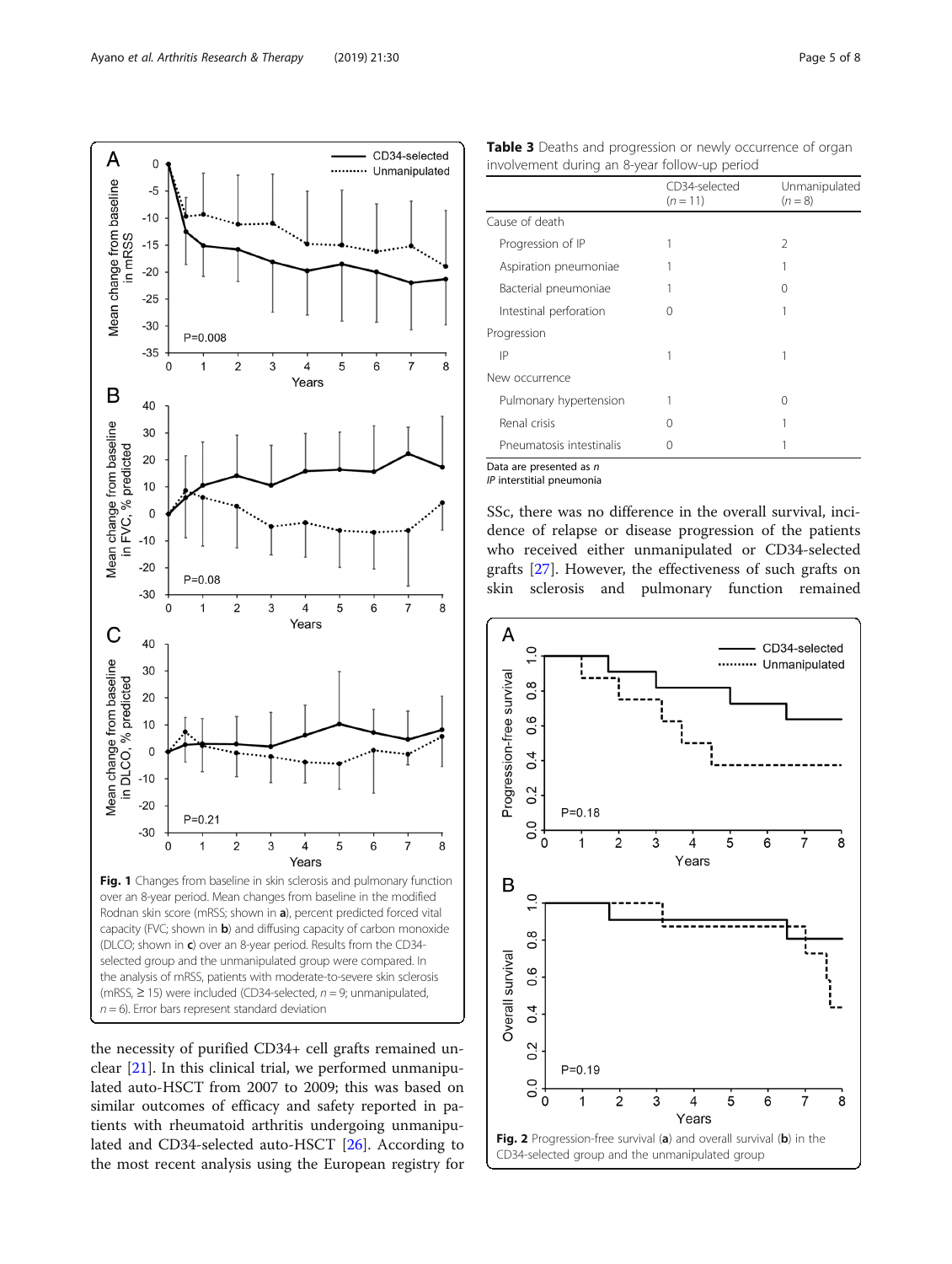#### <span id="page-5-0"></span>Table 4 Adverse events

|                                  | CD34-selected<br>$(n = 11)$ | Unmanipulated<br>$(n = 8)$ | $p$ value |
|----------------------------------|-----------------------------|----------------------------|-----------|
| Grade 3 or 4 adverse event       | 6(55)                       | 2(25)                      | 0.35      |
| Viral infections                 | 9(82)                       | 2(25)                      | 0.02      |
| CMV infection                    | 7(64)                       | 1(13)                      | 0.06      |
| Herpes zoster                    | 6(55)                       | 0(0)                       | 0.02      |
| Adenovirus haemorrhagic cystitis | 2(18)                       | 0(0)                       | 0.49      |
| Bacterial pneumonia              | 1(9)                        | 0(0)                       | 1.00      |
| Sepsis                           | 2(18)                       | 1(13)                      | 1.00      |
| Cardiovascular                   | 4(36)                       | 2(25)                      | 1.00      |
| Pulmonary                        | 1(9)                        | 1(13)                      | 1.00      |
| Gastrointestinal haemorrhage     | 2(18)                       | 0(0)                       | 0.49      |
| Hepatic                          | 6(55)                       | 4(50)                      | 1.00      |

Data are presented as  $n$  (%)

unknown. Here, the results of this study show that improvements in skin sclerosis and pulmonary function due to CD34-selected auto-HSCT are maintained for at least 8 years, which is superior to results achieved with unmanipulated auto-HSCT.

Our results demonstrated that both CD34-selected and unmanipulated auto-HSCT are effective in improving skin sclerosis; this is consistent with many previous studies [[9](#page-7-0)– [21](#page-7-0)]. Skin sclerosis was remarkably improved within 6 months, and gradual improvement continued for a period of 8 years; however, CD34-selected auto-HSCT was significantly better at improving skin sclerosis than unmanipulated auto-HSCT. The results of RCTs, ASTIS (CD34-selected auto-HSCT) and ASSIST (unmanipulated auto-HSCT), in which the same conditioning regimen was used, demonstrated improvements in skin score of − 79% and − 45%, respectively, over a 2-year period [[16](#page-7-0), [17](#page-7-0)]. Given that there are differences in patient characteristics and the conditioning regimen used, the results cannot be subjected to a simple comparison; however, the results of the present study (CD34-selected, − 62%; unmanipulated, − 36%) showed the same trend. The effectiveness of CD34-selected auto-HSCT on skin sclerosis requires verification with an RCT.

The increase in FVC in the CD34-selected group was maintained for a period of 8 years, whereas FVC in the unmanipulated group returned to baseline 3 years after treatment. There have been multiple reports, including RCTs, indicating improvement in pulmonary function over a 2-year period [[16](#page-7-0)–[18](#page-7-0)], but the long-term effectiveness and effect of purified CD34+ cells remain unclear. Although the current study was a non-randomised comparative study and the difference in the baseline data required consideration, this is the first study to show different rates of improvement in FVC over an 8-year

period. However, the improvements observed in pulmonary function may have been due to selection bias and characteristics of the conditioning regimen. In this trial, we recruited patients with active and progressive interstitial pneumonia not leading to honeycomb lung and administered high-dose cyclophosphamide monotherapy as a conditioning regimen for transplantation. To reduce the risk of development of lung diseases as a consequence of treatment, T-cell depletion with ATG and total body irradiation (TBI) were not performed. This is because that ATG has a risk of acute lung injury due to the immune response and TBI may cause interstitial pneumonia when the protocol of this study was being created.

There were no treatment-related deaths in the present study; this may have been due to the fact that high-dose cyclophosphamide monotherapy was used as a relatively low-intensity conditioning regimen. Additionally, the study was carried out in close cooperation with a haematology department that had vast experience in the field of transplantation. No differences in the overall survival rates for the CD34-selected and unmanipulated groups were observed, in agreement with a previous study [\[27](#page-7-0)]. However, unlike the results demonstrated by Oliveira MC et al. [\[27\]](#page-7-0), the present study suggested that the CD34-selected group was superior in PFS; this may indicate that unmanipulated auto-HSCT with cyclophosphamide, and without ATG or TBI, is insufficient to prevent disease progression. As the results of the registry study and the present study can only be compared to a certain extent, a multi-institutional RCT would be useful to investigate the necessity of purified CD34+ cells.

In terms of adverse events, there were multiple cases of viral infections such as cytomegalovirus infection and herpes zoster in the CD34-selected group, probably due to the absence of lymphocytes just after the auto-HSCT.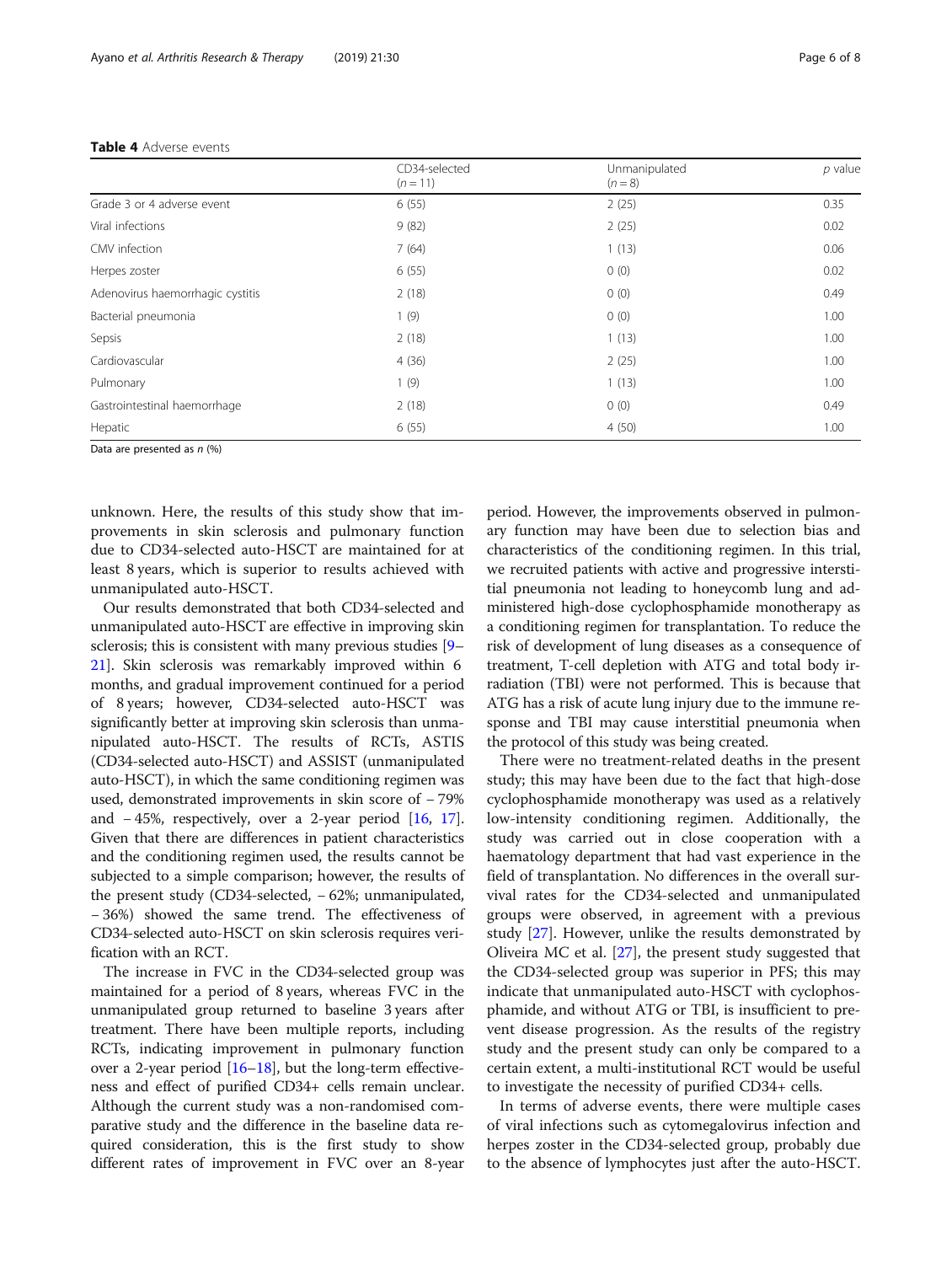<span id="page-6-0"></span>However, the frequency of bacterial infections and serious adverse events were the same in both groups. Because our investigation of viral infections indicated that careful monitoring and appropriate therapeutic intervention resulted in sufficient infection control, this profile of adverse events was considered to be tolerable. The fact that ATG was not used in this study may have also contributed to the adverse events reported.

The mechanism of action of auto-HSCT is thought to involve resetting the immune system, not only by removing autoreactive lymphocytes, but also by generating new, self-tolerant, lymphocytes derived from transplanted haematopoietic stem cells [[28](#page-7-0), [29](#page-7-0)]. Because T cells were extremely deleted by the positive selection of CD34+ cells as shown in Table [2](#page-3-0), use of CD34-selected auto-HSCT has a benefit in that it prevents reinfusion of autoreactive lymphocytes that may be associated with SSc pathogenesis. Previous studies showed that CD62L+CD45RA+CD4+ naive T cells were restored faster in CD34-selected auto-HSCT compared with unmanipulated auto-HSCT [[30\]](#page-7-0) and that the thymus-dependent T cell reconstitution after CD34-selected auto-HSCT assessed by T cell receptor rearrangement excision circle analysis was superior to that after unmanipulated auto-HSCT [\[31](#page-7-0)]. From this point of view, use of CD34-selected auto-HSCT has an advantage in terms of T cell reconstitution. However, use of CD34-selected auto-HSCT may also have the disadvantage of removing the regulatory lymphocytes controlling SSc and of diminishing immunological memory against pathogens. Although the immune reconstitutions investigated in this study were almost identical between CD34-selected and unmanipulated auto-HSCT, more detailed immunological analysis of autoreactive and regulatory lymphocytes needs to be performed.

This study had several limitations. Firstly, analysis was performed using the results of a single-institution non-randomised study on a small number of subjects. Thus, the results of this study need to be verified in a multi-institutional study with a larger sample size. Secondly, our conditioning regimen differed from that used in previous RCTs conducted in Europe and the USA. Because the conditioning with high-dose cyclophosphamide monotherapy followed by CD34-selected HSCT used in the present study led to equivalent clinical results as those found in previous studies without causing treatment-related deaths, optimisation of the conditioning regimen remains an issue for future studies. Finally, the reason and mechanism for the high degree of clinical efficacy observed in the CD34-selected group remain unknown. Although it is possible that the removal of autoreactive lymphocytes via purification contributed to this superiority, we were not able to verify this and therefore further immunological analysis is required in the future.

# **Conclusions**

CD34-selected auto-HSCT may lead to increased improvement in skin sclerosis and pulmonary function compared to unmanipulated auto-HSCT. Therefore, use of CD34-selected auto-HSCT with high-dose cyclophosphamide monotherapy as a conditioning regimen may offer an excellent benefit-to-risk balance.

#### Additional file

[Additional file 1:](https://doi.org/10.1186/s13075-019-1823-0) Figure S1. Change in lymphocyte reconstitution over a 5-year period. Figure S2. Changes in skin sclerosis and pulmonary function over an 8-year period. (PDF 348 kb)

#### Abbreviations

ASSIST: The American Scleroderma Stem Cell versus Immune Suppression Trial; ASTIS: The Autologous Stem Cell Transplantation International Scleroderma; ATG: Anti-thymocyte globulin; auto-HSCT: Autologous haematopoietic stem cell transplantation; DLCO: Diffusing capacity of carbon monoxide; FITC: Fluorescein isothiocyanate; FVC: Forced vital capacity; G-CSF: Granulocyte-colony stimulating factor; mRSS: Modified Rodnan skin score; PBSC: Peripheral blood stem cell; PE: Phycoerythrin; PFS: Progressionfree survival; RCT: Randomised controlled trial; SCOT: Scleroderma: Cyclophosphamide or Transplantation; SD: Standard deviation; SSc: Systemic sclerosis; TBI: Total body irradiation

#### Acknowledgements

The authors thank Kyoko Miyamoto, Dr Ayumi Uchino, Dr Kensuke Oryoji, Dr Misato Nakagawa, Dr Kentaro To, Dr Naoyasu Ueda, Dr Atsushi Tanaka, Dr Shota Nakano and Dr Shoichiro Inokuchi for the excellent technical support.

#### Funding

This work was supported by grants from the Ministry of Health, Labor, and Welfare [grant number H24-Jitsuyoka-Kokusai-004]; by the Practical Research Project for Rare/Intractable Diseases from Japan Agency for Medical Research and development, AMED; and by Japan Society for the Promotion of Science [grant numbers JSPS KAKENHI 16K19603, 15K09527].

#### Availability of data and materials

The datasets used and/or analysed during the current study are available from the corresponding author on reasonable request.

#### Authors' contributions

HT, TM, TH, KN, MH and KA participated in study conception and design. MAy, HT, KN, TM, HM, YK, MAk, YA and HN participated in data acquisition and analysis. All authors contributed to the interpretation of results. MAy was a major contributor in writing the manuscript. All authors read and approved the final manuscript.

#### Ethics approval and consent to participate

The study was approved by Ethics Committee of Kyushu University Hospital. Written informed consent was obtained from all patients.

#### Consent for publication

Not applicable.

#### Competing interests

The authors declare that they have no competing interests.

#### Publisher's Note

Springer Nature remains neutral with regard to jurisdictional claims in published maps and institutional affiliations.